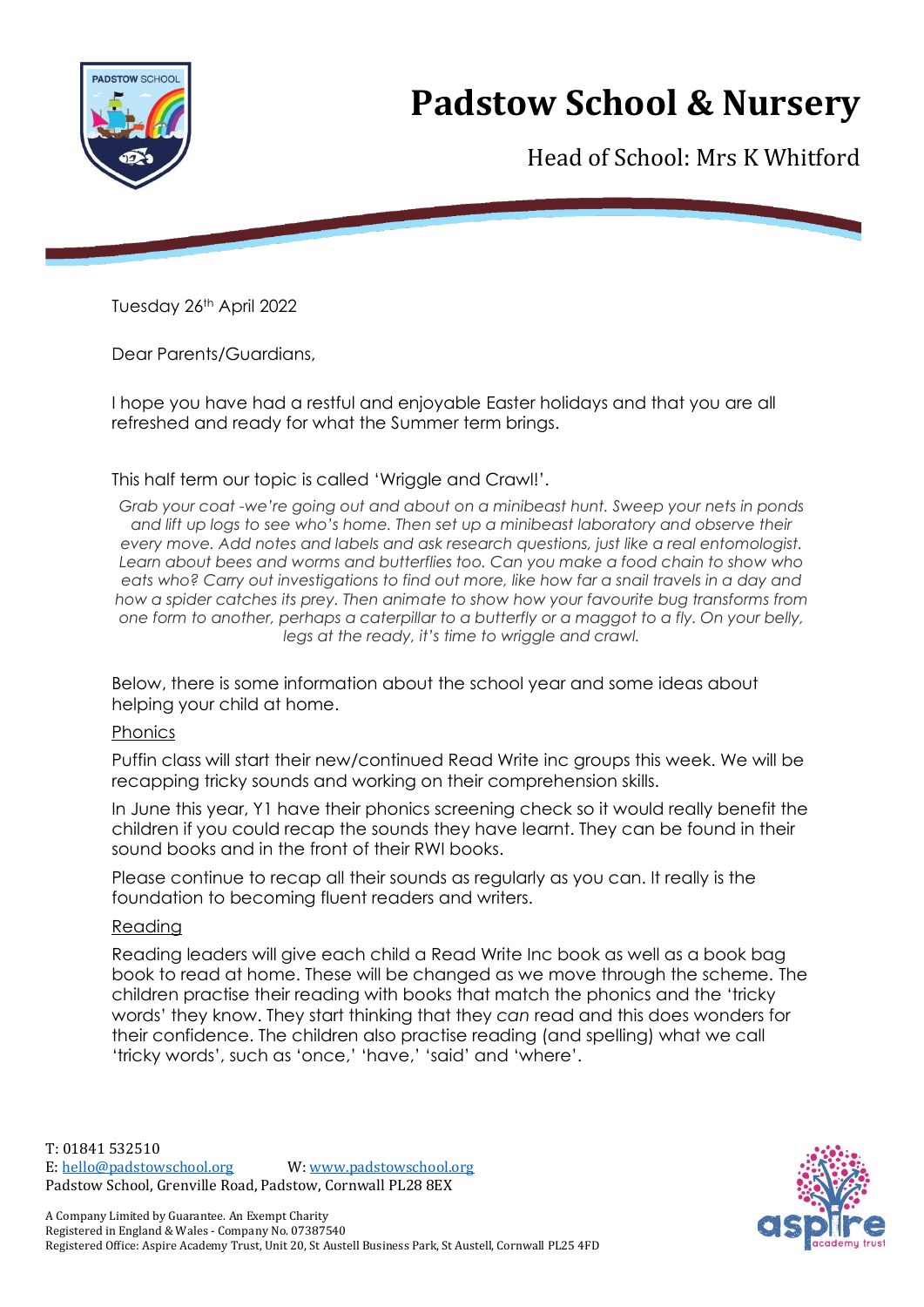



### Head of School: Mrs K Whitford



#### Spellings for Year 1

Children will have weekly spellings to practise and learn. Each child will have a spelling book in which these weekly spellings can be practised. If your spelling book is full please let me know and I will provide another one. There are lots of different ways to learn their spellings. It is important that they also understand the meaning of the words they are learning. Can they put them into context? Can they write a sentence including one or two? Please find this half terms spelling list attached.

### PE

PE will be taught on a Friday. Please ensure your child brings their kit to school at the beginning of the week. This can be left in school for the week. We ask that your child brings their P.E. kit into school and leaves it in school-we will send it home when it needs to be washed. Please encourage your children to dress independently at home by practising putting on their own t-shirts, shorts and socks etc by themselves. This will support them to be able to dress themselves independently in their P.E. kits when at school.

#### Outdoor Learning

Outdoor learning will be on a Friday. We plan to be outside whatever the weather!

- Each child to keep a pair of wellies in a named bag in school.
- Children to wear suitable clothes for outdoor learning (e.g. clothes you will not mind coming home muddy!). Their school jumper should still be worn.

T: 01841 532510 E: [hello@padstowschool.org](mailto:hello@padstowschool.org) W[: www.padstowschool.org](http://www.padstowschool.org/) Padstow School, Grenville Road, Padstow, Cornwall PL28 8EX